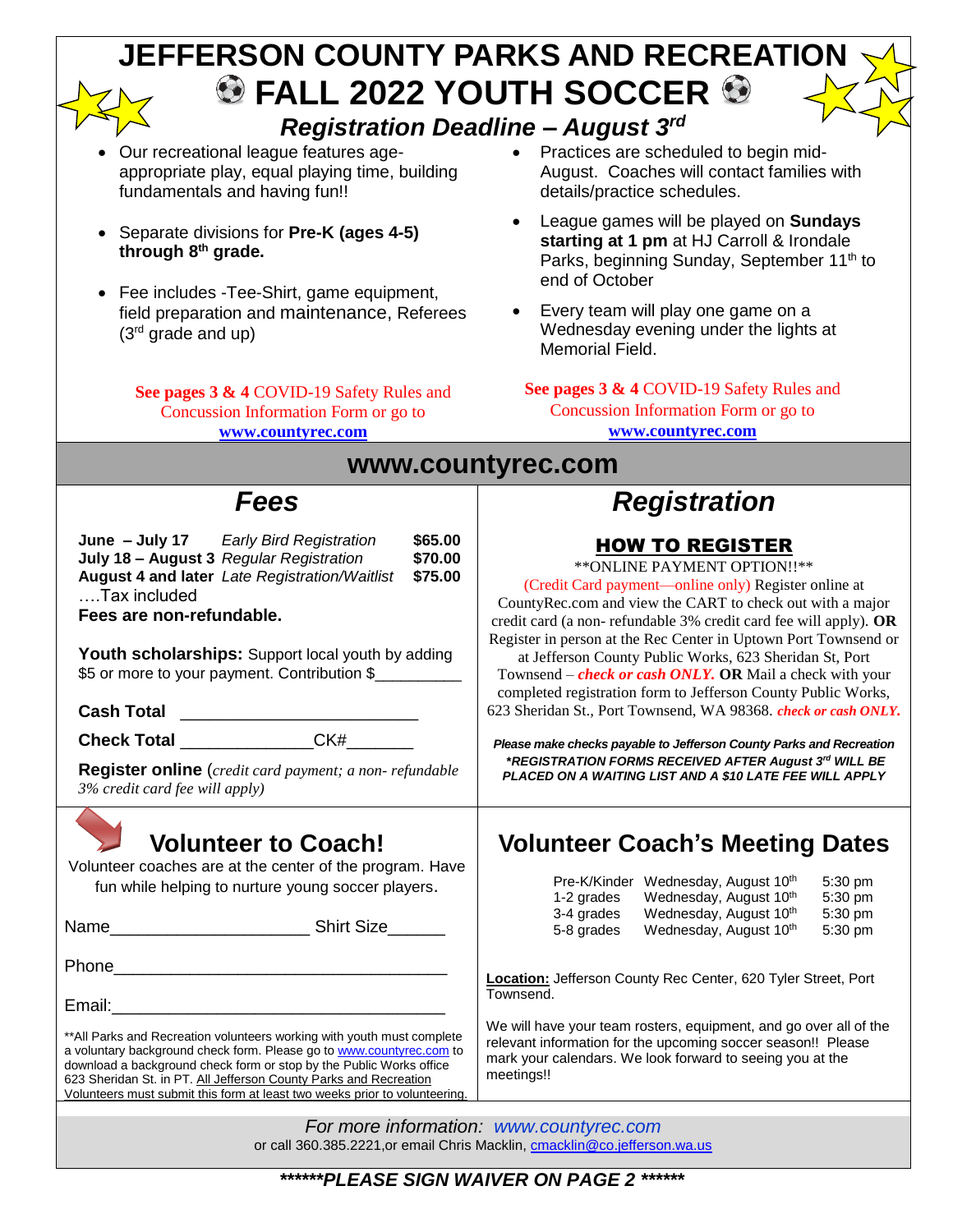



**Recreation Fall Youth Soccer 2022 – Page 2**

| Participant First Name ________________Last ________________________________Grade(in Fall 22) ______ M___ F___ Birthday________ |  |     |
|---------------------------------------------------------------------------------------------------------------------------------|--|-----|
|                                                                                                                                 |  |     |
|                                                                                                                                 |  |     |
|                                                                                                                                 |  |     |
|                                                                                                                                 |  |     |
|                                                                                                                                 |  |     |
|                                                                                                                                 |  |     |
| <b>Participant's T-Shirt Size: Youth:</b> XS S M L XL Adult: S M L XL                                                           |  | XXL |

### **Please read carefully** ~ **ASSUMPTION OF RISK, RELEASE OF LIABILITY AND CONSENT ~ Please read carefully**

- 1. All participants are advised that Jefferson County Parks and Recreation Programs (JCPR) may involve some strenuous physical activity. Some (such as sports, games, drills, climbing, hiking, swimming, or running), present a risk of injury higher than that which people normally face in their everyday lives. This risk of injury cannot be wholly relieved by any preventive measures, whether restrictive rules, training, equipment or personal discipline. The decision whether to engage in any particular activity that forms part of the overall program shall be entirely the participant's. Participation in the program in no way obligates anyone to engage in any activity they do not feel they can accomplish.
- 2. On behalf of my minor child, (or on my own behalf, if an Adult Participant), I expressly acknowledge my full understanding of the risks of injury, including serious injury, disability or death that arise from participation in the JCPR Program. I acknowledge that I have had full opportunity to discuss the nature and extent of these risks with officials of the JCPR in order to inform myself fully on this subject. Based on that full understanding, I freely and knowingly assume all such risks, whether specifically known and unknown. I accordingly assume full and sole responsibility for my (or my minor child's) participation in the JCPR Program. I understand that I must report any existing medical, physical or mental condition which may affect my ability, or the ability of my minor child, to participate in JCPR Program, to the group leader before the program commences.
- 3. On behalf of myself and on behalf of my minor child (to the extent allowed by law), I hereby release and forever discharge JCPR, and all of the employees, officers, volunteers or agents of those entities, including as well any third-party sponsors of JCPR but not limited to damage to property, personal injury, disability or death, resulting from my or my minor child's involvement in any aspect of the JCPR Program. This release applies whether the alleged injuries or damages arise from the negligence of any of the parties released in the previous sentence on not, to the fullest extent allowed by law.
- To the fullest extent allowed by law, I, for myself and/or my minor child, and for any of our respective heirs, assigns, personal representatives and next of kin, hereby agree to indemnify and hold harmless all the parties released in Article 3 hereof from and against any and all liabilities arising from my participation in the JCPR Program. This undertaking to provide indemnity shall apply to the fullest extent allowed by law, even if the liability asserted against any of the indemnified parties arises wholly or partially from that party's negligence.
- 5. On behalf of myself and on behalf of my minor child, we have read and understand the attached COVID-19 Safety Rules and Concussion Information Sheet, also available on the Jefferson County Parks and Rec website (www.countyrec.com) or available at the Rec Center, 620 Tyler Street or the Public Works Office, 623 Sheridan Street in Port Townsend.

I HAVE READ THIS ASSUMPTION OF RISK, RELEASE OF LIABILITY AND CONSENT. I FULLY UNDERSTAND ITS TERMS AND THAT BY MY SIGNATURE I GIVE UP CERTAIN RIGHTS I MIGHT OTHERWISE HAVE UNDER LAW. I hereby consent to allow my child to participate in the JCPR Program under the terms as set forth in this Assumption of Risk, Release of Liability and consent Agreement. The JCPR Program for which this consent is given is called and is the **Jefferson County Parks & Rec Youth Fall Soccer 2022.**

\_\_\_\_\_\_\_\_\_\_\_\_\_\_\_\_\_\_\_\_\_\_\_\_\_\_\_\_\_\_\_\_\_\_\_\_\_\_\_\_\_\_\_\_\_\_\_\_\_\_\_\_\_\_\_\_\_\_\_\_\_\_\_ Signature of Parent or Guardian Date

### *PHOTOGRAPH – VIDEO CONSENT*

*I hereby grant permission for myself or to be photographed or videotaped, without compensation, by JCPR, understanding that the same is intended for publication by print media, INTERNET newspaper, television, video or motion picture. I additionally consent to the use of my name in connection with the publication of photographs/video taken of me.*



\_\_\_\_\_\_\_\_\_\_\_\_\_\_\_\_\_\_\_\_\_\_\_\_\_\_\_\_\_\_\_\_\_\_\_\_\_\_\_\_\_\_\_\_\_\_\_\_\_\_\_\_\_\_\_\_\_\_\_\_\_\_\_ Signature of Parent or Guardian Date

See page 3 & 4 with *COVID-19 Safety Rules and Concussion Information*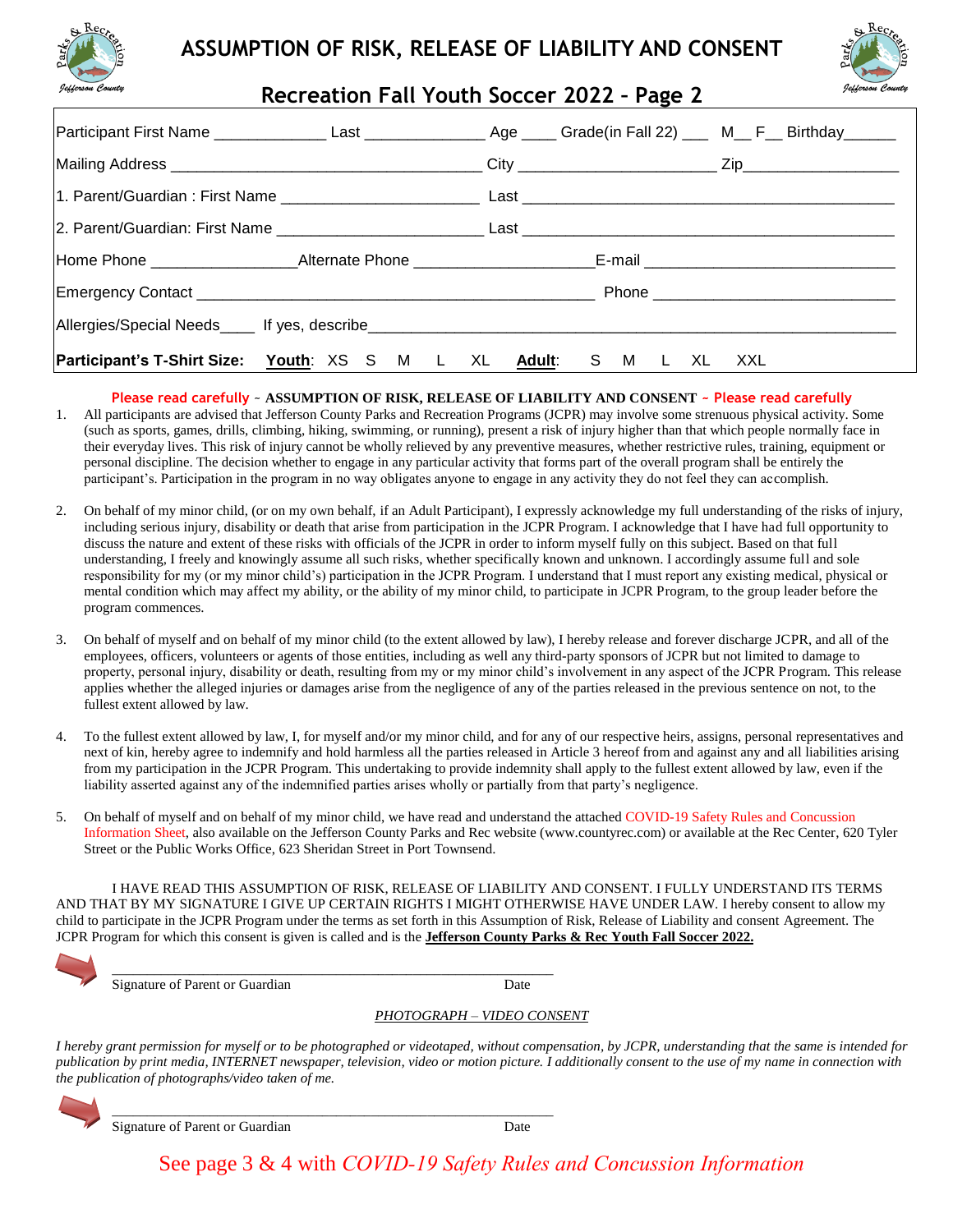*Dear Families:*

*Please find below our COVID-19 Safety Rules and Concussion Information Form. Please go over this information with your participant(s) Thank You, Rec Staff*



# **Sporting Activities COVID-19 Requirements:**

- 1. **Fall Soccer;** athletes/officials allowed to remove facial coverings for competitions. Facial coverings are recommended to be worn by athletes when training/practice or when not actively competing in a game or match against another team or when on the bench waiting to play.
- 2. All attendees must wash their hands or use hand sanitizer regularly; at least before they enter the event, after they use the restroom, immediately after the game, and when they leave the event.
- 3. Self-screening is required: any players or spectators, who are under quarantine, or have had any of the following COVID-19 symptoms in the previous 72 hours are not allowed to attend any Jefferson County Parks and Recreation Fall Soccer event: cough, shortness of breath or difficulty breathing, fever, chills, muscle pain, sore throat, or a new loss of taste or smell. Any individual who develops or displays any of these symptoms must remove themselves, or be removed by their parents or caregivers from the event immediately. Coaches and/or Rec Staff have the right to ask parents and caregivers to remove any individual they observe with these symptoms.
- In the event of a COVID spike/mandates, games and practice will be postponed; and a revised schedule will be sent out once we are cleared to return to play.
- In the case the program is canceled due to COVID spike/mandates; full refund before the season; after the season starts, you will receive a prorated-credit on your account; minus Tshirt/Jersey cost.

## **Concussion Information Sheet**

A concussion is a brain injury and all brain injuries are serious. They are caused by a bump, blow, or jolt to the head, or by a blow to another part of the body with the force transmitted to the head. They can range from mild to severe and can disrupt the way the brain normally works. Even though most concussions are mild, **all concussions are potentially serious and may result in complications including prolonged brain damage and death if not recognized and managed properly.** In other words, even a "ding" or a bump on the head can be serious. You can't see a concussion and most sports concussions occur without loss of consciousness. Signs and symptoms of concussion may show up right after the injury or can take hours or days to fully appear. If your child reports any symptoms of concussion, or if you notice the symptoms or signs of concussion yourself, seek medical attention right away.

| Headaches                        | Amnesia<br>٠                                     |
|----------------------------------|--------------------------------------------------|
| "Pressure in head"               | "Don't feel right"                               |
| Nausea or vomiting               | Fatigue or low energy                            |
| Neck pain                        | <b>Sadness</b>                                   |
| Balance problems or dizziness    | Nervousness or anxiety<br>$\bullet$              |
| Blurred, double, or fuzzy vision | Irritability<br>٠                                |
| Sensitivity to light or noise    | More emotional                                   |
| Feeling sluggish or slowed down  | Confusion                                        |
| Feeling foggy or groggy          | Concentration or memory problems                 |
| Drowsiness                       | (forgetting game plays)                          |
| Change in sleep patterns         | Repeating the same question/comment<br>$\bullet$ |
|                                  |                                                  |